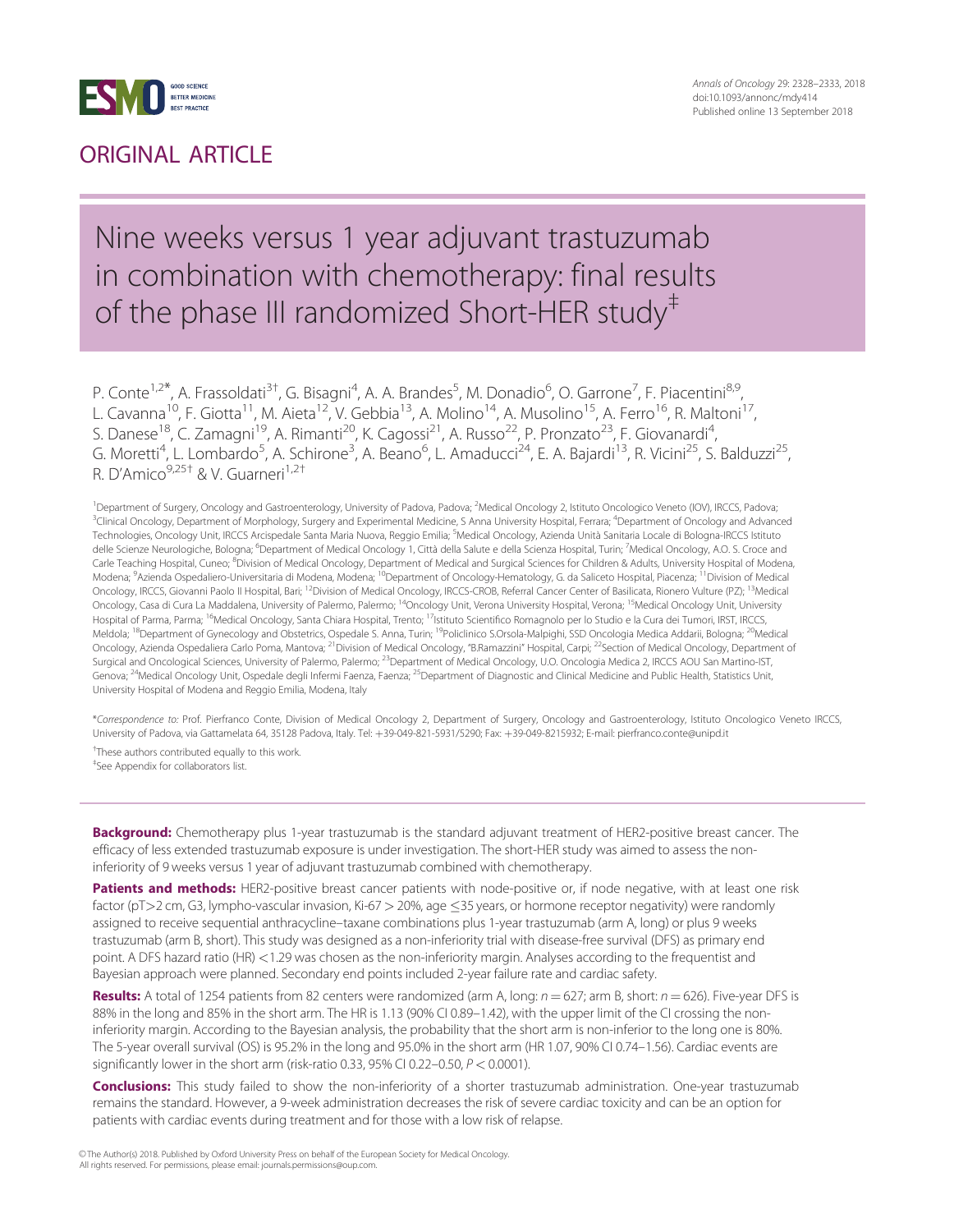# <span id="page-1-0"></span>Annals of Oncology **Annals of Oncology Annal article**

Trial Registration: EUDRACT number: 2007-004326-25; NCI ClinicalTrials.gov number: NCT00629278. Key words: trastuzumab, adjuvant, breast cancer, cardiac safety, de-escalated treatment

#### Introduction

Adjuvant pivotal trials with 1 year trastuzumab have significantly improved the prognosis of HER2-positive early breast cancer, leading to the approval of 12 month administration as standard adjuvant treatment [[1](#page-5-0)–[4](#page-5-0)]. However, the selection of 1-year administration in these trials was largely empirical. Moreover, the patients entered into these pivotal trials had a higher risk of relapse, including mainly patients with node positive disease. In addition, a small Finnish study, where trastuzumab was administered for 9 weeks, produced a meaningful disease-free survival (DFS) benefit, with a favourable cardiac safety profile [[5](#page-5-0)]. On these premises, the Short-HER study was designed to evaluate the non-inferiority of 9 weeks versus 1 year trastuzumab administered in combination with a standard anthracycline–taxane chemotherapy.

#### Methods

#### Study design

The Short-HER is a randomized, multicentric, investigator-driven study, supported by the Italian National Drug Agency (AIFA). The trial was approved by local ethical Committees, and conducted in compliance with the principles of Good Clinical Practice and the Declaration of Helsinki. An independent data monitoring committee monitored the trial.

#### **Participants**

Women aged 18–75 with surgically resected, HER2-positive breast cancer, suitable for adjuvant chemotherapy were eligible. Women had to have node positivity, or in case of node negativity, at least one of the following features: pathological tumour size >2 cm, histological grade 3, presence of lympho-vascular invasion, Ki-67  $>$  20%, age  $\leq$ 35 years, or hormone receptor negativity (ER and PgR < 10%). Normal liver, renal and marrow function was requested, as well as left ventricular ejection fraction (LVEF) within the institutional normal range. Patients with stage IIIB/IV disease were not eligible.

#### Procedures

Patients screening information, confirmation of eligibility and randomization was carried out through a Web-based system. A permuted-blocks randomization procedure was used, with patients stratified according to nodal status  $(0, 1-3, 4+)$ , hormone-receptor status and regional coordinating centres.

Chemotherapy in arm A (long) consisted of AC (adriamycin 60 mg/ sqm plus cyclophosphamide 600 mg/sqm) or EC (epidoxorubicin 90 mg/ sqm plus cyclophosphamide 600 mg/sqm) administered every 3 weeks for four courses followed by paclitaxel 175 mg/sqm or docetaxel 100 mg/ sqm every 3 weeks for four courses. Trastuzumab was administered every 3 weeks for 18 doses, starting with the first taxane dose (8 mg/kg loading dose at first cycle, and 6 mg/kg thereafter).

Chemotherapy in arm B (short) consisted of docetaxel 100 mg/sqm every 3 weeks for three courses followed by FEC (5-fluorouracil 600 mg/ smq, epidoxorubicin 60 mg/sqm, cyclophosphamide 600 mg/sqm) administered every 3 weeks for three courses. Trastuzumab was administered weekly for 9 weeks, starting concomitantly with docetaxel (4 mg/kg loading dose at first week, and 2 mg/kg thereafter) (supplemental [Figure](https://academic.oup.com/annonc/article-lookup/doi/10.1093/annonc/mdy414#supplementary-data) [S1](https://academic.oup.com/annonc/article-lookup/doi/10.1093/annonc/mdy414#supplementary-data), available at Annals of Oncology online). After protocol amendment, patients aged  $\geq$  65 years received docetaxel 80 mg/sqm in both arms.

LVEF measurements were repeated in arm A at the end of AC or EC chemotherapy, and in Arm B at the end of docetaxel-trastuzumab. In both arms, LVEF evaluations were repeated at 6, 9, 12, 18 months from randomization, and yearly thereafter.

When indicated, radiation therapy and hormonal therapy according to local standard were carried out at the end of chemotherapy. Follow-up including clinical examination, complete blood chemistry, chest radiogram and liver ultrasound were carried out every 6 months during the first 5 years and yearly thereafter. Mammography was repeated every 12 months.

The primary end point was DFS, calculated as the time between randomization and any of the following events, whichever first: local, regional and distant recurrence; contralateral breast cancer, excluding in situ carcinoma; other second invasive primary cancer; death before recurrence or second primary cancer. Overall survival (OS), calculated as the interval between randomization and patient death or last follow-up, was evaluated as second primary analysis outcome. The hazard ratio (HR) was used as measure of association for both the end points. It was estimated as the ratio between the hazard rate of events following short treatment and the hazard rate of events following long treatment.

Secondary end points included failure rate at 2 years (cumulative incidence of relapse, contralateral breast cancer, death for all causes, treatment withdrawal due to toxicity) and cardiac safety. Cardiac events were defined as decrease of LVEF >15 percentage points from basal values, or LVEF decrease >10 percentage points with absolute value below 50%, or symptomatic congestive heart failure, or other cardiac side-effects grade 2 or more according to NCI CTCAE version 3.

#### Statistical analyses

This study is designed to assess whether a shorter trastuzumab administration is non-inferior to the long one in respect with DFS. An HR <1.29 was set as a non-inferiority margin. The sample size was estimated by setting  $\alpha$  = 0.05 (one tail) and the power to 0.80, which resulted in 372 events and 2332 patients. However, a slower than expected rate of enrolment was observed, and, in order to comply to AIFA timelines, the sample size had to be reduced to 1252 patients. The data analysis was planned at the occurrence of the 198th event with a power of 0.56. HRs and its 90% confidence intervals for DFS and OS were estimated according to the Cox model. The Bayesian analysis was planned at the beginning of the study [\[6](#page-5-0)]. However, no a priori cut-off was pre-determined to consider the Bayesian analysis positive. For this analysis, a non-informative prior distribution was used.

For the evaluation of the 2-year failure rate, the measure of association used was the relative risk, which was estimated as the ratio between the risk of developing one of the events, whichever first, in the short treatment and the risk of the events in the long one.

#### Results

A total of 1254 patients from 82 centers were randomized to arm A (Long  $=627$ ) and to arm B (Short  $=627$ ); one HER2 negative patient erroneously randomized was excluded from treatment and analysis (supplement [Figure S2](https://academic.oup.com/annonc/article-lookup/doi/10.1093/annonc/mdy414#supplementary-data), available at Annals of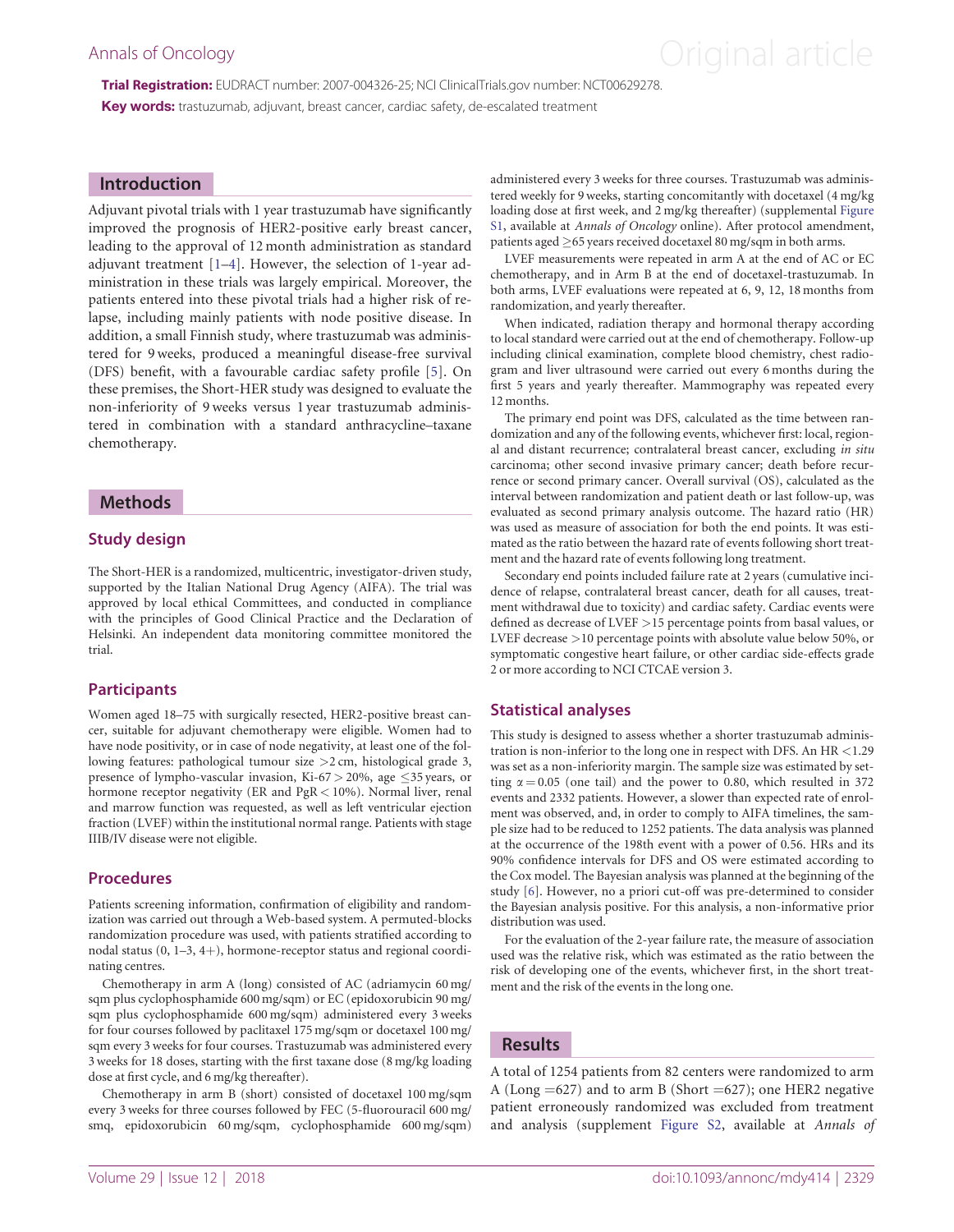### <span id="page-2-0"></span>Original article **Annals of Oncology**

Oncology online). The baseline characteristics were balanced between the two arms with a median age of 55 years, 54% of patients with node negative disease, and 68% with hormone receptor positive tumours (Table 1).

At a median follow up of six years, 200 DFS events were reported: 95 (15%) in the long and 105 (17%) in the short arm, respectively. Five-year DFS was 88% in the long and 85% in the short arm (Figure [1](#page-3-0)A). The estimated HR was 1.13 (90% CI 0.89– 1.42) in the univariate Cox model with the upper limit of the CI crossing the non-inferiority margin set at 1.29. Sub-group DFS analysis according to age, stage, nodal status and hormone receptor status is represented in Figure [1](#page-3-0)C, and suggests that the short treatment might be inferior in stage III disease or in patients with 4+ positive nodes, although these differences are not statistically significant. This group of patients represents  $\sim$ 16% of the entire patient population. DFS events distribution per treatment arm is reported in supplemental [Table S1,](https://academic.oup.com/annonc/article-lookup/doi/10.1093/annonc/mdy414#supplementary-data) available at Annals of Oncology online.

According to the pre-planned Bayesian analysis, which is based on the observed data, assuming a non-informative prior distribution, the posterior probability that the short arm is not inferior to the long one is 80% (Figure [1](#page-3-0)D).

The 5-year OS is 95.2% in the long (38 deaths) and 95.0% (40 deaths) in the short arm, HR 1.07 (90% CI 0.74–1.56) (Figure [1](#page-3-0)B).

Twenty-seven patients (4.3%) in the short-arm, and 82 (13.1%) in the long-arm experienced grade  $\geq$  2 cardiac adverse events (risk-ratio 0.33, 95% CI 0.22-0.50,  $P < 0.001$ ) (Table [2\)](#page-3-0). Figure [2](#page-4-0) describes the time to cardiac event according to treatment arm, showing consistent results (HR = $0.32$ , 95% CI 0.21–  $0.50; P < 0.0001$ ).

The distribution of non-cardiac events was similar in the two arms (supplemental [Table S2,](https://academic.oup.com/annonc/article-lookup/doi/10.1093/annonc/mdy414#supplementary-data) available at Annals of Oncology online). Trastuzumab permanent discontinuation was reported in 53 (8.5%) patients in long arm and 21 patients (3.4%) in the short arm. The 2-year failure rate was 8.6% in the short and 9.4% in the long arm (risk-ratio 0.92, 95% CI 0.64–1.30).

#### **Discussion**

Notwithstanding the impressive results presented at the ASCO 2005 Meeting, which set 1 year trastuzumab as adjuvant treat-ment of HER[2](#page-5-0)+ early breast cancer  $[2, 3]$  $[2, 3]$  $[2, 3]$ , the question on treatment duration was still open. The empirical 1 year duration was not based on sound biological and/or pharmacological data and, in fact, the HERA trial was also exploring 2-year duration, with final results showing no benefit over 1 year [\[7\]](#page-5-0).

At the same time, the FinHer trial had shown that 9 weeks trastuzumab could produce a significant decrease in risk of relapse

| <b>Characteristics</b>  | Randomized                            | <b>Short</b><br>No. (%)<br>626 | Long<br>No. (%)<br>627 | <b>Overall</b><br>No. (%)<br>1253 |
|-------------------------|---------------------------------------|--------------------------------|------------------------|-----------------------------------|
| Age (at randomization)  |                                       |                                |                        |                                   |
|                         | <60                                   | 408 (65)                       | 394 (63)               | 802 (64)                          |
|                         | $>60$                                 | 218(35)                        | 233(37)                | 451 (36)                          |
|                         | Median age (range)                    | $55(25-78)$                    | 55 (28-78)             | 55 (25-78)                        |
| Menopausal status       |                                       |                                |                        |                                   |
|                         | Premenopausal                         | 221(35)                        | 227(36)                | 448 (36)                          |
|                         | Postmenopausal                        | 403 (64)                       | 399 (64)               | 802 (64)                          |
| Pathological stage      |                                       |                                |                        |                                   |
|                         |                                       | 264(42)                        | 245 (39)               | 509(41)                           |
|                         | $\mathbb{H}$                          | 268(43)                        | 281(45)                | 549 (44)                          |
|                         | $\begin{array}{c} \hline \end{array}$ | 91(15)                         | 100(16)                | 191 (15)                          |
| Positive Lymph node     |                                       |                                |                        |                                   |
|                         | $\circ$                               | 332 (53)                       | 340 (54)               | 672 (54)                          |
|                         | $1 - 3$                               | 194 (31)                       | 189 (30)               | 383 (30)                          |
|                         | $4+$                                  | 100(16)                        | 98 (16)                | 198 (16)                          |
| Hormone-receptor status |                                       |                                |                        |                                   |
|                         | Negative                              | 199 (32)                       | 201(32)                | 400(32)                           |
|                         | Positive                              | 427 (68)                       | 426 (68)               | 853 (68)                          |
| HER2+ status            |                                       |                                |                        |                                   |
|                         | $FISH+$                               | 103 (16.5)                     | 96 (15.3)              | 199 (15.9)                        |
|                         | $IHC2+/FISH+$                         | 95 (15.2)                      | 91(14.5)               | 186 (14.8)                        |
|                         | $IHC3+$                               | 427 (68.2)                     | 440 (70.2)             | 867 (69.2)                        |
|                         | Negative                              | 1(0.1)                         | $\mathbf 0$            | 1(0.1)                            |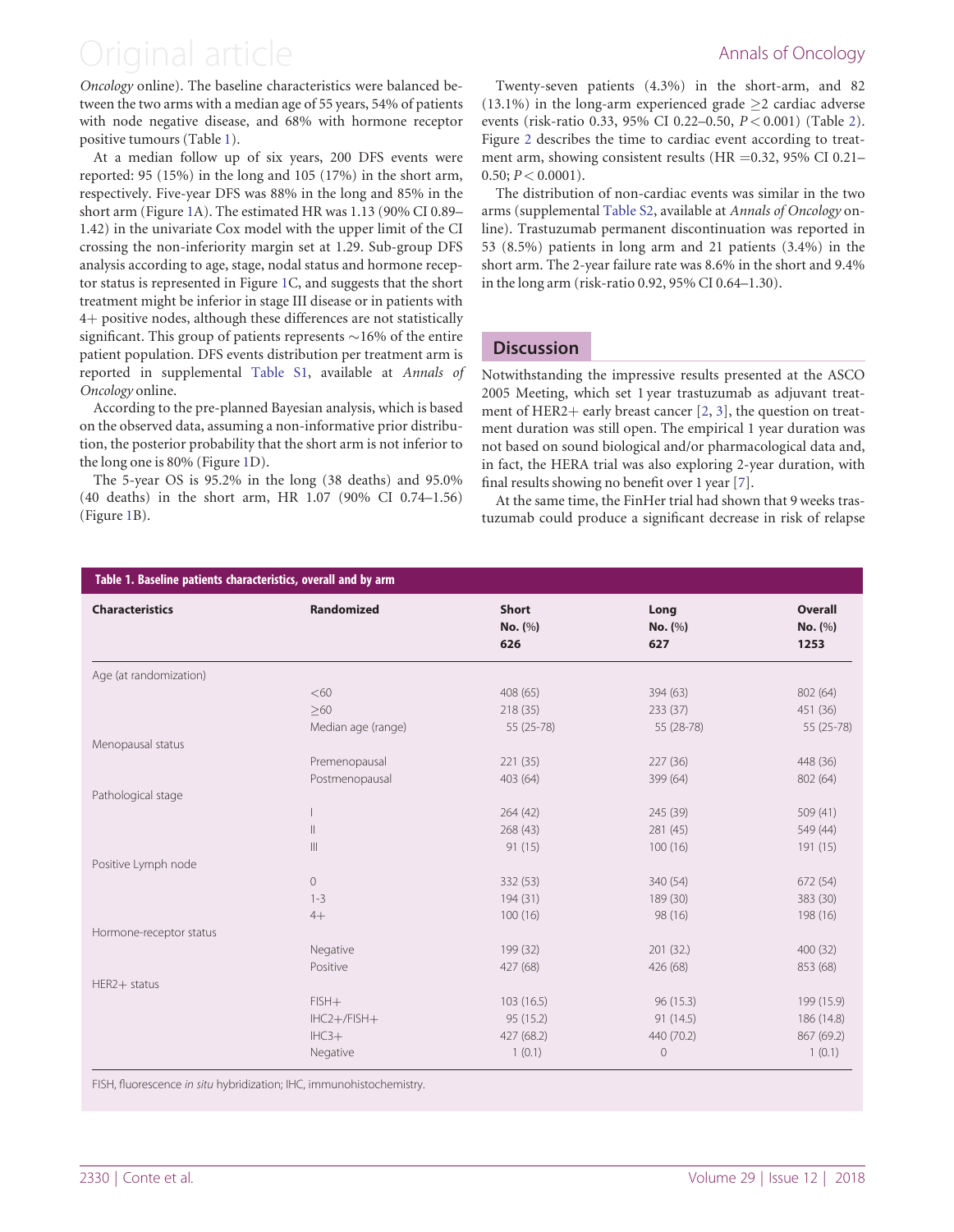## <span id="page-3-0"></span>Annals of Oncology **Annals of Oncology Annal article**



Figure 1. Study outcomes. (A) Kaplan–Meier plot of disease-free survival; (B) Kaplan–Meier plot of overall survival; (C) forest plot of diseasefree survival; (D) posterior distribution of treatment effect on DFS, Bayesian analysis. Probability of short treatment to be non-inferior to long: 0.80. Prior distribution: not informative. The HRs were obtained by exponentiating the estimated logHRs. The x-axis uses the logarithmic scale.

[\[5\]](#page-5-0). Moreover, differently from real world population, these trials had recruited mostly patients with node positive disease and low risk of cardiac events. To address these issues, a network of academic and public hospitals in Italy designed the ShortHER trial funded by the Italian Drug Agency (AIFA). Based on the specific requirements of AIFA, ShortHER was designed as a noninferiority trial comparing a long regimen versus a short one and both treatments had to be already available. The anthracycline– cyclophosphamide regimen followed by a taxane with concomitant 1 year trastuzumab based on B31 and N9831 data was chosen as the standard treatment while three courses of a taxane with 9 weeks of concomitant trastuzumab followed by three courses of FEC according to FinHER was the experimental arm. Therefore, the ShortHER trial compares not only different trastuzumab durations but also different chemotherapy regimens and the planned cumulative doses of epidoxorubicin were 180 and 360 mg/sqm in the short and long arm, respectively. The results of the ShortHER trial do not allow to claim non-inferiority being the HR 1.13 with the upper limit of CI crossing the pre-defined boundary set at 1.29. Although underpowered, this study can provide some important information. First of all, the characteristics of the patients in the ShortHER trial are different in

| Table 2. Cardiac adverse events (AEs) of grade $\geq$ 2 |                                         |                     |  |  |
|---------------------------------------------------------|-----------------------------------------|---------------------|--|--|
| <b>Cardiac events</b>                                   | <b>Short</b><br>$(n = 626)$             | Long<br>$(n = 627)$ |  |  |
|                                                         | No. of patients with cardiac events (%) |                     |  |  |
| Total                                                   | 27(4,3)                                 | 82 (13.1)           |  |  |
| Grade max                                               |                                         |                     |  |  |
| $\mathcal{P}$                                           | 19(3.0)                                 | 64 (10.2)           |  |  |
| 3                                                       | 5(0.8)                                  | 15(2.4)             |  |  |
| $\overline{4}$                                          | 3(0.5)                                  | 3(0.5)              |  |  |
| Age                                                     |                                         |                     |  |  |
| < 60                                                    | 17(2.7)                                 | 52(8.3)             |  |  |
| >60                                                     | 10(1.6)                                 | 30(4.8)             |  |  |

comparison to those of the patients entered into the pivotal trials with median age 55 years versus <50 years, and 54% node negative disease versus 0%–32%, respectively. These characteristics are associated with a higher risk of cardiac events and lower risk of disease relapse. In fact, although the definition of cardiac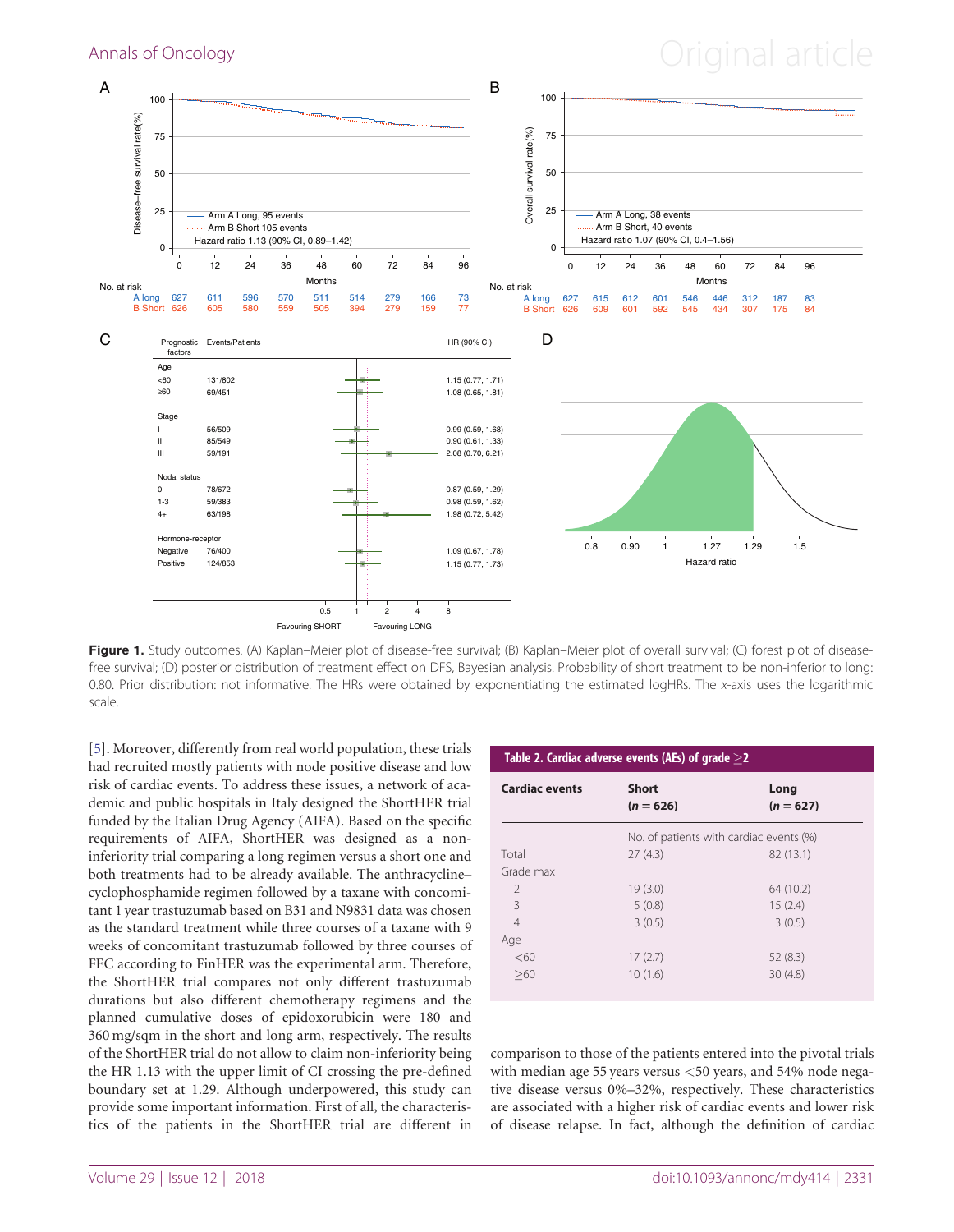### <span id="page-4-0"></span>Original article **Annals of Oncology**



Figure 2. Cumulative hazard estimates for cardiac adverse events.

toxicity differs across trials, the incidence of cardiac events in the pivotal trials was lower (ranging from 1.6 to 4.4 in N9831, B31 and HERA trials) than that observed in ShortHER. Our data, however, are more in line with those reported from large population studies of patients treated with adjuvant trastuzumab [\[8–10\]](#page-5-0) and show that a short treatment is associated with a significantly lower cardiac toxicity. As far as risk of relapse is concerned, no outcome difference in treatment arms has been observed in patients with 0–3 positive nodes ( $\sim$ 85% of our patient population) while 1-year trastuzumab seems to be associated with a better outcome, although not significant, in stage III or  $4+$  positive nodes patients.

Finally, according to the pre-planned Bayesian analysis, the probability that a short treatment is not inferior to the long one is 80%, supporting that the hypothesis of non-inferiority cannot be ruled out.

The issue of treatment de-escalation is an increasingly relevant topic due to the availability of more effective treatments and more favourable patient outcomes.

Some trials have addressed the de-escalation of chemotherapy. BCIRG006 compared AC-docetaxel (AC-T) versus ACdocetaxel + trastuzumab (AC-TH) versus docetaxel $carboplation + trastuzumab$  (TCbH) and, while confirming the superiority of trastuzumab, proved that the non-anthracycline TCbH regimen had a better cardiac tolerability (despite a 3% DFS difference favouring the AC-TH arm) [\[4\]](#page-5-0).

Two single arm phase II trials evaluated 12 weeks of paclitaxel (APT trial) or four courses of docetaxel/cyclophosphamide (TCH trial) [[11–13\]](#page-5-0). These trials mainly included patients at very low risk, showed an extremely low relapse rate and these regimens have been adopted and recommended in clinical practice for lowrisk patients.

De-escalated trastuzumab duration was addressed by the Phare, SOLD and PERSEPHONE trials.

In the Phare trial, 3384 patients were randomised to receive trastuzumab for 1 year versus 6 months; trastuzumab was given either sequentially or concomitantly with chemotherapy. The trial could not demonstrate the non-inferiority of 6 months trastuzumab in the overall patient population [\[14\]](#page-5-0). However, a subgroup analysis showed that a prognostic score based on nodal status and T size, could identify a low-risk group of patients, representing about one-third of the study population, with such a good prognosis that the clinical value of 1 year trastuzumab could be questionable [[15\]](#page-5-0).

In the SOLD trial, 2100 patients were randomised to receive trastuzumab for 1 year or for 9 weeks [[16\]](#page-5-0). Differently from our trial, the chemotherapy regimen was identical in the two treatment arms. Again, non-inferiority could not be claimed being the 5 year DFS estimates 90.5% in long versus 88.0% in short arm. Of interest, however, the 5 year distant DFS was very similar (94.2% in long and 93.2% in short) while the cardiac toxicity was significantly higher in case of 1 year trastuzumab (36 versus 21 cases of congestive heart failure).

The PERSEPHONE trial randomised 4089 HER2+ patients to receive trastuzumab for 6 months or 1 year. At a median followup of 4.9 years, the 4 years DFS was 89% in both arm with an HR of 1.05 (confidence intervals included in the definition of noninferiority). Treatment interruptions due to cardiac events were 4% in the 6 months arm and 8% in the 1 year arm  $(P < 0.0001)$ [[17](#page-5-0)].

Phare, SOLD and ShortHER, can be considered nonconclusive, not having proved non-inferiority, while the larger PERSEPHONE study has proved the non-inferiority of 6 months trastuzumab. Noteworthy, all the four trials have consistently shown that a significant proportion of patients is at low risk of relapse and a shorter trastuzumab treatment administration would not compromise the outcome, while reducing the risk of cardiac events. This information is clinically relevant as up to 8% of patients in pivotal trials could not start trastuzumab and up to 15% had to discontinue trastuzumab because of cardiac events [[18](#page-5-0)–[20\]](#page-5-0).

In conclusion, the non-inferiority of 9 weeks trastuzumab cannot be claimed on the basis of the frequentist approach. However, a shorter trastuzumab administration could be an option for those patients who experience cardiac events and for those with a low risk of relapse. Moreover, this regimen might facilitate the access to trastuzumab to patients living in countries with limited resources. Finally, a planned meta-analysis of individual patient data from randomised trials, will allow to identify subgroups of patients in which a shorter treatment can provide equivalent outcomes with lower toxicity.

### Funding

This work was supported by research grant from Agenzia Italiana del Farmaco (grant number FARM62MC97).

#### **Disclosure**

PFC has received research support from AIFA. PFC has received lecture fees and honoraria for participation on advisory boards from EliLilly, Novartis, Roche, AstraZeneca.VG has received honoraria from EliLilly for participation on advisory boards, and honoraria from AstraZeneca and Novartis. PP has received honoraria from Roche, Novartis, Celgene, Amgen and Pfizer. All these activities are outside the submitted work. All other authors declare that they have no conflicts of interest.